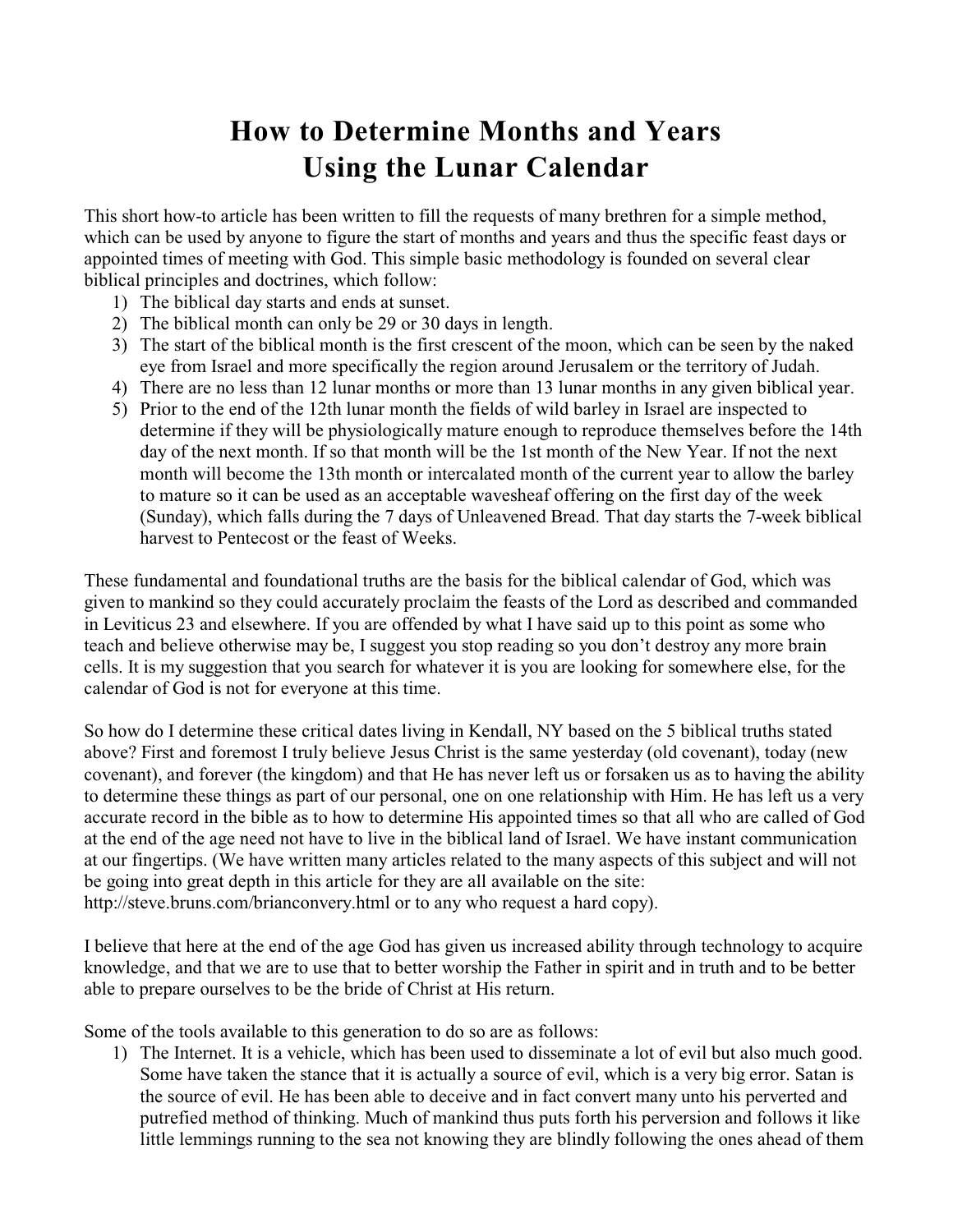to certain death. The Internet is nothing more than a vehicle for information and communication. It is up to each of us how we use it and what we view. Through the use of this vehicle for communication we can be in contact with brethren and others all over the world in mere seconds. This has proven to be a great asset to brethren in the body of Christ as they have been scattered all over the four corners of the earth. First hand accounts of New Moon sightings are sent out by individuals and groups living in Israel each month. (Then a chain of other types of communication methods continues the flow of this information). One such group is the Israeli New Moon Society. Another is the Karaite Korner. One can retrieve the information off of their web sites or can request to be placed on their e-mail notification lists. They can be used as very valuable tools but we must use reason and discernment in all that we do and view.

- 2) Another tool is the availability of many lunar computer programs, which calculate new moon visibility. Dr. Roy Hoffman of the Israeli New Moon Society has one, which he makes available to others. I personally use Bruce Armstrong's algorithms. Bruce is from the Central Highlands Church of God in Australia. You can retrieve his information from the website at: www.chcpublications.net/. Steve Bruns has it available for downloading in a printed yearly format through 2020 at: http://steve.bruns.com/NewMoonsPotential\_2000thru2020.pdf. This program gives the algorithms for each lunar month's probable visibility by the naked eye from Jerusalem. It is easy to follow for Steve has put each year (Gregorian Calendar) on its own page. The probable visibility is listed for each month as well as the figures for the two previous days as well.
- 3) Another tool which can be used is found on the US Naval Observatory website under, "Sun and Moon Data for One Day". You will need to type in the day you are requesting information for, as well as the location of Jerusalem, which is longitude E35.4, latitude N32.2. Also type in UT where it requests the time zone. I have found this tool to be less accurate than the visibility programs.

These 3 technology based tools used together assist us greatly in our pursuit and accuracy of establishing each New Moon and thus the start of the biblical months.

A very important tool in the establishing of the timing of the New Year is the inspection of the fields of wild barley in Israel. The first month of the biblical year is called, "Abib" by God. It is not a coincidence that the Jews who left captivity in Babylon and for that matter those who remained renamed the month Nissan after the Babylonian method of calendar names. They were losing sight of the biblical significance of the meaning of the month and taking up the Babylonian method of establishing the New Year. Abib always begins around the time of year we call Spring here in the Northern Hemisphere. Abib is not just the name of the first biblical month. It is also an agricultural term in its original use. It describes the condition of barley as to its physiological maturity. It is the month in which barley can actually reproduce itself from that year's crop. Thus it is ready for harvest and meets the minimum requirements for a wavesheaf offering to God Almighty. Many today understand that this wavesheaf of the early harvest depicts the body of our Savior, Jesus Christ. He is the start of the salvation of God the Father, the first resurrection. He will be reproducing Himself after the Elohim kind through His bride who is His body as represented by the 7 weeks of harvest.

Each March brethren from the body of Christ meet in Israel a few days before the end of the 12th lunar month to inspect the state of maturity of the wild fields of barley. Through experience gained over the years of doing so and the scriptures of God as their foundation and guide they make a determination whether the acceptable barley will be ready to start harvesting based on biblical teachings found throughout the scriptures. These determinations are posted on several websites for all to view and make choices as to calendar dates. Two are: http://steve.bruns.com/brianconvery.html and: http://nwchurch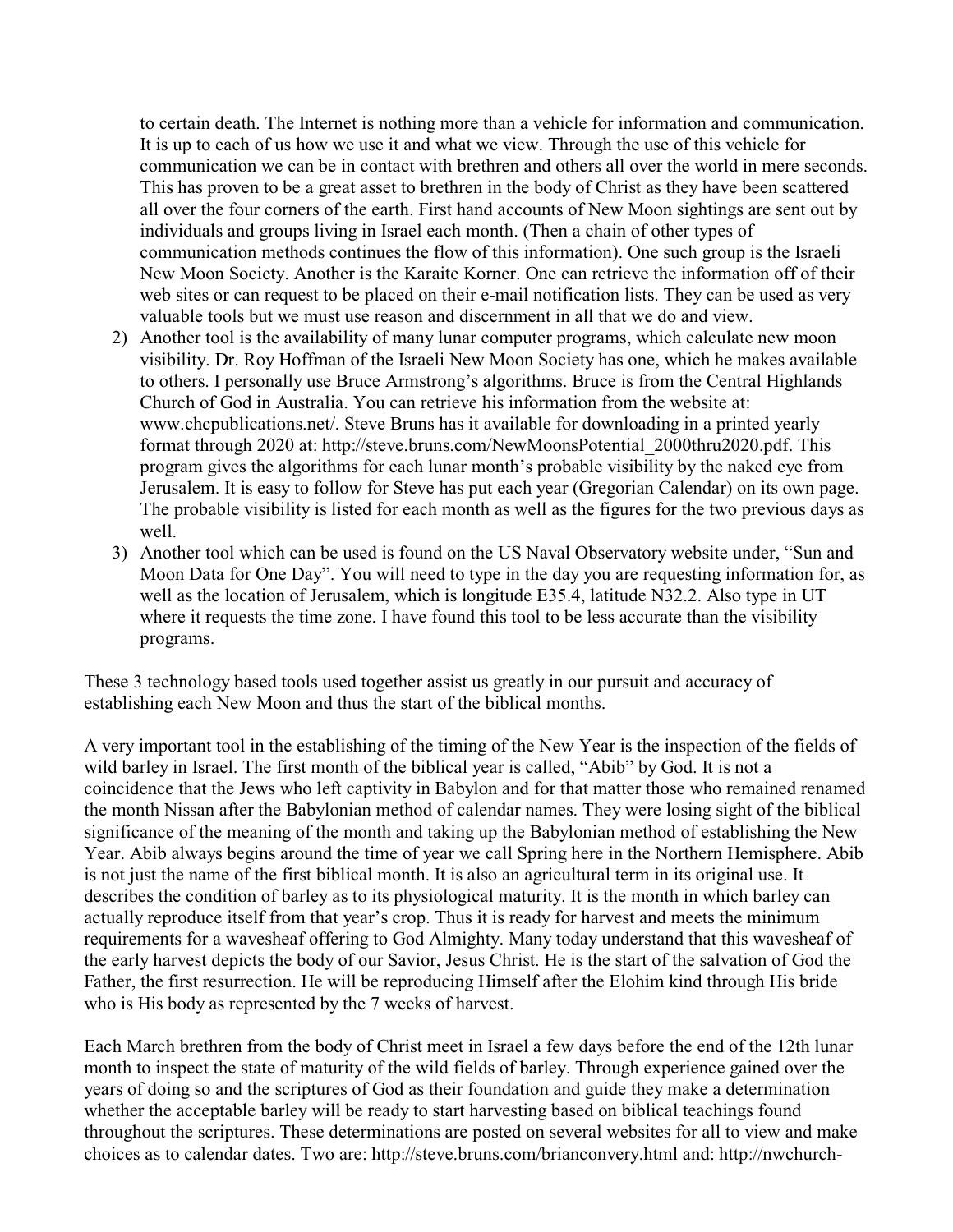of-god.org.uk. You will be able to read about the events of each day's inspections as the group travels around Israel.

Lets look at an example of how this is all put together. We will use the year 2006 for our time frame. The end of the 11th month for the current biblical year will be at sunset on March 1, 2006. That makes March 2nd (Gregorian Calendar) as the first day of the 12th lunar month. Remember all lunar months are no less than 29 days or more than 30 days. Thus 29 days after sunset from the last sighting of the first crescent we start looking for it again. If it does not appear after sunset on the 29th day we know for a fact it will after the next sunset. That is the pattern God has established in the heavens for us to be without excuse here at the end of the age.

As mentioned earlier the start of the 12th lunar month will be March 2nd starting at the previous sunset, for biblical days are from sunset to sunset. Twenty-nine days from that start will be sunset on March 30th. A quick check of the US Naval Observatory website as described earlier will tell us that the conjunction of the sun, moon, and earth will happen at 10:17 Universal Time on March 30th in Jerusalem which equates to 10:17 in the morning. That places the conjunction or "**no moon**" the time that the earth is directly between the sun and the moon on day 28 of the count for the 29th day does not start until sunset on the 30th of March. So the first mathematical opportunity we have of seeing the building moon would be after sunset on the 30th of March. The US Naval Observatory website tells us the first crescent will be visible that night as does Bruce's program as well as others.

Based on this data we can come to the conclusion that the probable date of the first day of the month will be March 31st on the Gregorian calendar. Once again we start the biblical day from the previous sunset. This is all fine and dandy as far as calculations go. However we need to verify it by a sighting from Israel for it is still only the 29th day of the 12th month. Mathematically there still could be one day left. You can follow it through in the calendar provided below.

| Sunday | Monday | Tuesday        | Wednesday                     | Thursday                        | Friday                    | Saturday |
|--------|--------|----------------|-------------------------------|---------------------------------|---------------------------|----------|
|        |        |                |                               | 2<br>First day of<br>12th Month | 3                         | 4        |
| 5      | 6      | $\overline{7}$ | 8                             | 9                               | 10                        | 11       |
| 12     | 13     | 14             | 15                            | 16                              | 17                        | 18       |
| 19     | 20     | 21             | 22                            | 23                              | 24                        | 25       |
| 26     | 27     | 28             | 29<br>Conjunction<br>10:17 UT | 30<br>Crescent<br>Visible       | 31<br>1st day of<br>Month |          |

March 2006

Now we have another important task to accomplish at the end of the 12th lunar month. We must now determine if the barley is mature enough where it will be able to be used as a wavesheaf offering during the 7 days of Unleavened Bread, which occur from the 15th through the 21st of the first month. That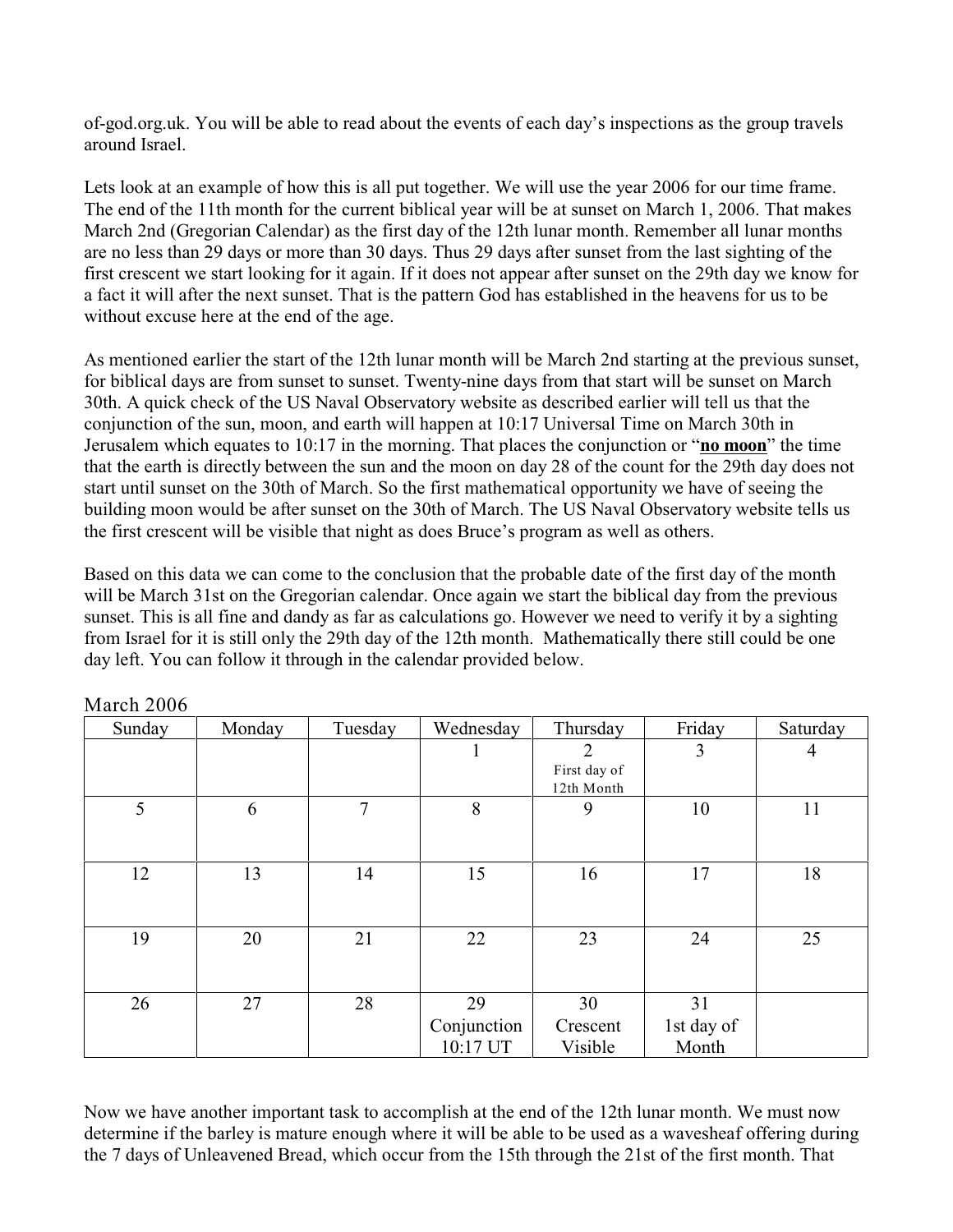means it must be ready by the middle of the next month. This year there will be more than a dozen members of the body of Christ inspecting the barley during the last week of March. We will be working together to make that determination. If in fact the New Year is proclaimed by the maturity of the barley, as I believe will be the case, then March 31st will be the start of the month of Abib.

If this is the case we are now ready to determine the feast days of God or as many of us refer to them as the "appointed times of meeting" with God. Leviticus 23 is our chief guide in this determination for it gives each of the monthly dates for them. See the following calendar.

| Sunday         | Monday         | Tuesday        | Wednesday | Thursday | Friday         | Saturday     |
|----------------|----------------|----------------|-----------|----------|----------------|--------------|
|                |                |                |           |          | March 31st     | $\mathbf{I}$ |
|                |                |                |           |          |                |              |
| $\overline{2}$ | $\overline{3}$ | $\overline{4}$ | 5         | 6        | $\overline{7}$ | $8\,$        |
|                |                |                |           |          |                |              |
| 9              | 10             | 11             | 12        | 13       | 14             | 15           |
|                |                |                |           | Passover | First Day      |              |
|                |                |                |           |          | UB             |              |
| 16             | 17             | 18             | 19        | 20       | 21             | 22           |
| Wavesheaf      |                |                |           | Last Day |                |              |
|                |                |                |           | UB       |                |              |
| 23             | 24             | 25             | 26        | 27       | 28             | 29           |
|                |                |                |           |          |                |              |
| 30             |                |                |           |          |                |              |
|                |                |                |           |          |                |              |
|                |                |                |           |          |                |              |

April 2006

Thus we could proclaim the following:

- 1) March 31st is the first day of the month of Abib.
- 2) April 13th is the 14th day of the first lunar month and thus the Passover of the Lord.
- 3) April 14th is the 15th day of the month and thus the first day of the Feast of Unleavened Bread.
- 4) April 16th is the first day of the week (Sunday) which falls during these 7 days of UB and thus the Wavewsheaf offering day and the start of the 7 weeks count to Pentecost or the 50th day.
- 5) April 20th is the 21st day of the lunar month and thus the last day of Unleavened Bread.

Here we have the feast days of God, which are to be observed during the first month. The next commanded annual holy day, which is to be observed needs to be calculated. It is the feast of Pentecost or Feast of Weeks, as I prefer to call it. We are to count 50 days from (including) the Wavesheaf day (April 16th). That brings us to June 4, 2006. This particular holy day will always fall on a Sunday, the first day of the week, the day after the weekly Sabbath or Shabbat. It will also always fall during the 3rd lunar month.

Now all we have left to do is figure out the probable dates for the fall or later feasts of the seventh month.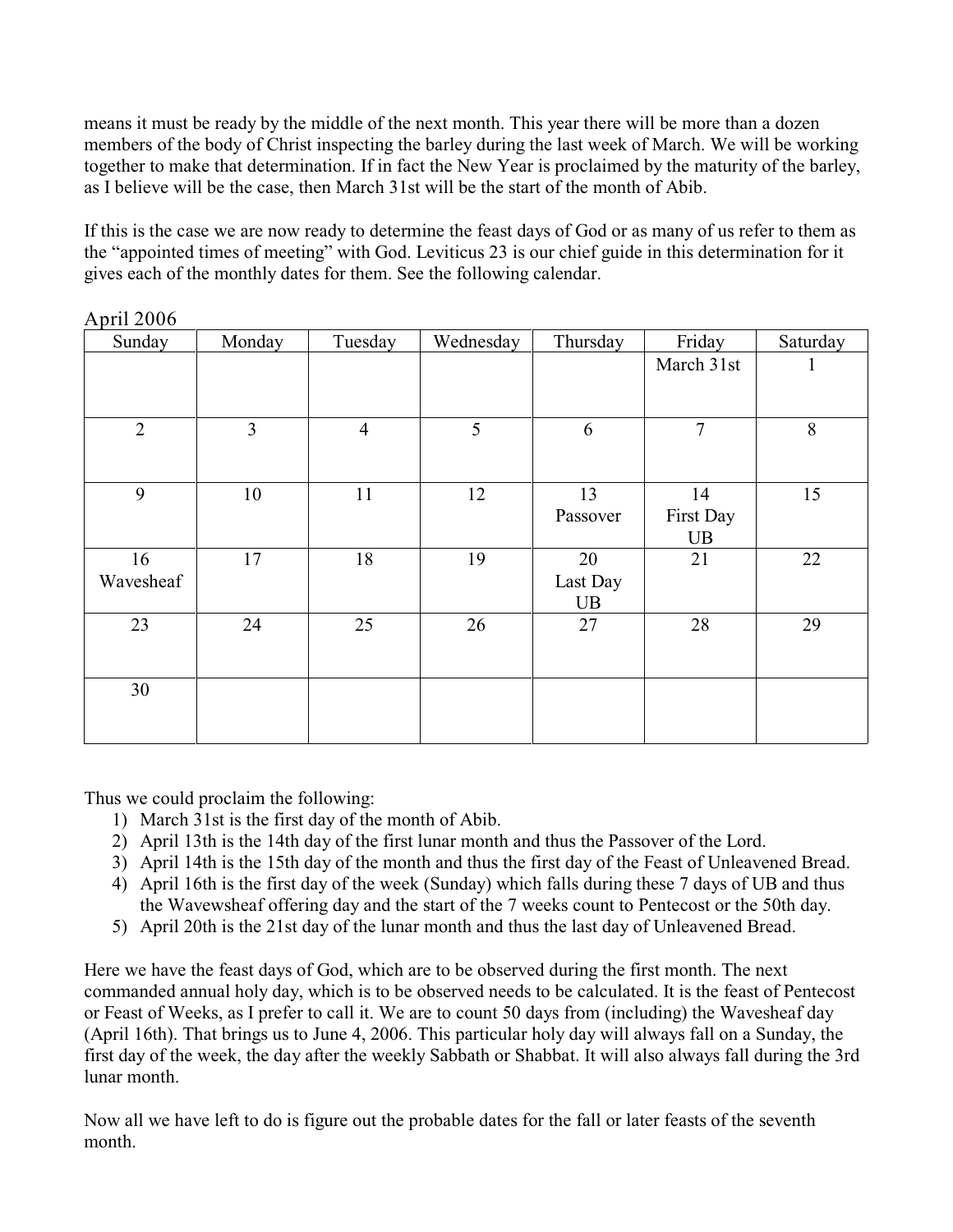Using our preprinted months and years guide from Bruce's program made available by Steve we can simply count down to the probable sighting of the first crescent of the 7th lunar month. That brings us to the Gregorian calendar months of September and October. See the sample calendar below.

| Sunday                         | Monday         | Tuesday | Wednesday | Thursday | Friday            | Saturday       |
|--------------------------------|----------------|---------|-----------|----------|-------------------|----------------|
|                                |                |         |           |          | 1                 | $\overline{2}$ |
| 3                              | $\overline{4}$ | 5       | 6         | 7        | 8                 | 9              |
| 10                             | 11             | 12      | 13        | 14       | 15                | 16             |
| 17                             | 18             | 19      | 20        | 21       | 22<br>Conjunction | 23             |
| 24<br>Crescent<br>after Sunset | 25<br>Trumpets | 26      | 27        | 28       | 29                | 30             |

September 2006

## **October 2006**

| Sunday | Monday            | Tuesday        | Wednesday | Thursday | Friday | Saturday |
|--------|-------------------|----------------|-----------|----------|--------|----------|
|        | $\overline{2}$    | $\overline{3}$ | 4         | 5        | 6      | 7        |
|        |                   |                | Atonement |          |        |          |
|        |                   |                |           |          |        |          |
| 8      | 9                 | 10             | 11        | 12       | 13     | 14       |
|        | First Day         |                |           |          |        |          |
|        | <b>FOT</b>        |                |           |          |        |          |
| 15     | 16                | 17             | 18        | 19       | 20     | 21       |
|        | <b>Great Last</b> |                |           |          |        |          |
|        | Day               |                |           |          |        |          |
| 22     | 23                | 24             | 25        | 26       | 27     | 28       |
|        |                   |                |           |          |        |          |
|        |                   |                |           |          |        |          |
| 29     | 30                | 31             |           |          |        |          |
|        |                   |                |           |          |        |          |
|        |                   |                |           |          |        |          |

Following the methods established earlier we see the following:

- 1. September 25th is the first day of the 7th lunar month and thus the Feast of Trumpets.
- 2. October 4th is the 10th day of the month and thus the Feast of Atonement.
- 3. October 9th is the 15th day of the month and thus the start of the 7 days of the Feast of Tabernacles.
- 4. October 16th is the 22nd day of the month and thus the Feast of the Great Last Day.